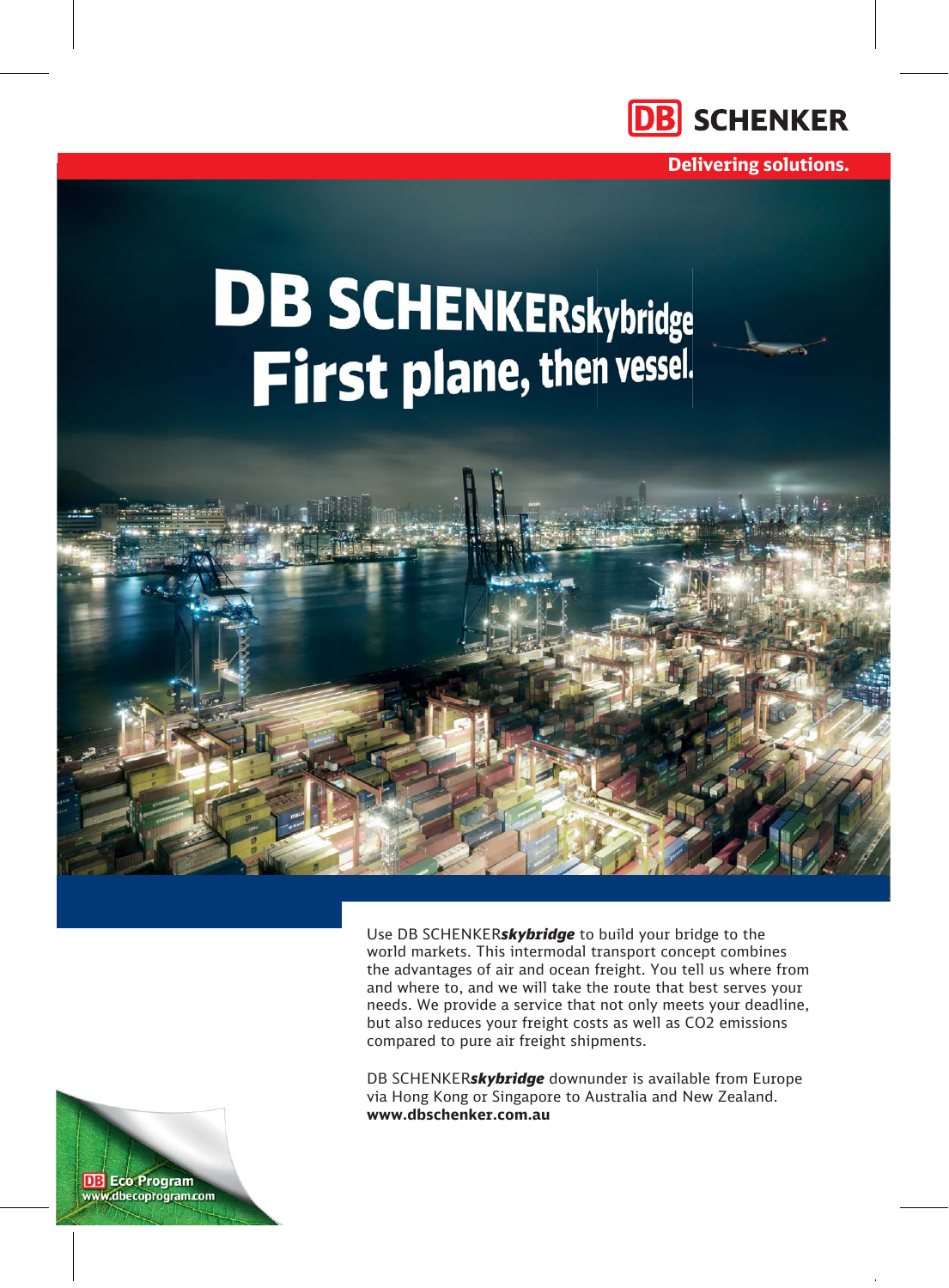# **Twice as fast as ocean freight and up to half the price of air freight.**

**For supply chains to Australia and New Zealand, the rule of thumb is: Air freight shipments are quick and ocean shipments are inexpensive.**

DB SCHENKER*skybridge* downunder **combines the advantages of both ocean and air freight. This reduces transit times and freight costs by up to 50%.**

### **Air freight? Ocean freight? Combine both...**

Especially when deadlines are tight, you must choose efficient logistics: If speed is what you want, then you're certain to choose air freight but air freight has its price.

If your primary focus is on costs, then you're certain to choose ocean freight for heavy loads or large volumes but ocean freight takes time.

# **Our solution: Integrated cost efficiency.**

Use DB SCHENKER*skybridge* to build your bridge to the world markets. This intermodal transport concept combines the advantages of air and ocean freight. You tell us where from and where to, and we will take the route that best serves your needs. We provide a service that not only meets your deadline, but also reduces your freight costs as well as CO2 emissions compared to pure air freight shipments.

DB SCHENKER*skybridge* downunder is available from Europe via Hong Kong or Singapore to Australia and New Zealand.

# **Summary of advantages for you:**

- Up to 50% reduction in transit times as compared to ocean freight
- Up to 50% reduction in costs compared to air freight
- Single-source solutions ensure smooth and reliable service
- Rapid and flexible accommodation of your individual requirements
- Never far away, with a dense network of subsidiaries in Europe and Asia-Pacific



# **Your routes and transit times to Australia and New Zealand**

| <b>Origin</b><br><b>Country</b> | <b>Origin</b><br><b>Station</b> | <b>Origin</b><br><b>Gateway</b> | <b>Transit</b><br><b>Hub</b> | <b>Transit Time</b><br>DB SCHENKERskybridge | <b>Transit Time</b><br><b>Ocean Freight*</b> | <b>Time saving</b><br>DB SCHENKERskybridge |
|---------------------------------|---------------------------------|---------------------------------|------------------------------|---------------------------------------------|----------------------------------------------|--------------------------------------------|
| Austria                         | <b>ALL</b>                      | <b>VIE</b>                      | <b>HKG/SIN</b>               | 23-25 days                                  | 46-48 days                                   | 23 days                                    |
| <b>Belgium</b>                  | <b>BRU</b>                      | <b>BRU</b>                      | <b>HKG/SIN</b>               | $22-24$ days                                | 45-47 days                                   | 23 days                                    |
| Czech Republic                  | <b>ALL</b>                      | <b>PRG</b>                      | <b>HKG/SIN</b>               | 23-25 days                                  | 52-54 days                                   | 27 days                                    |
| Denmark                         | <b>ALL</b>                      | <b>CPH</b>                      | <b>HKG/SIN</b>               | $25-27$ days                                | 49-52 days                                   | 25 days                                    |
| <b>Finland</b>                  | <b>ALL</b>                      | <b>HEL</b>                      | <b>HKG/SIN</b>               | 25-27 days                                  | 49-52 days                                   | 25 days                                    |
| France                          | <b>ALL</b>                      | CDG                             | <b>HKG/SIN</b>               | $22-24$ days                                | 45-47 days                                   | 23 days                                    |
| Germany                         | <b>ALL</b>                      | <b>FRA</b>                      | <b>HKG/SIN</b>               | $22-24$ days                                | 45-47 days                                   | 23 days                                    |
| Hungry                          | <b>ALL</b>                      | <b>BUD</b>                      | <b>HKG/SIN</b>               | 25-27 days                                  | 52-54 days                                   | 27 days                                    |
| Ireland                         | <b>ALL</b>                      | SNN, ORK, DUB                   | <b>HKG/SIN</b>               | 25-27 days                                  | 52-54 days                                   | 27 days                                    |
| <b>Italy</b>                    | <b>ALL</b>                      | <b>MIL</b>                      | <b>HKG/SIN</b>               | $21-23$ days                                | $41-43$ days                                 | 20 days                                    |
| <b>Netherlands</b>              | <b>ALL</b>                      | <b>AMS</b>                      | <b>HKG/SIN</b>               | $21-24$ days                                | $41-43$ days                                 | 20 days                                    |
| Norway                          | <b>ALL</b>                      | OSL                             | <b>HKG/SIN</b>               | 25-27 days                                  | 50-53 days                                   | 26 days                                    |
| Poland                          | <b>ALL</b>                      | <b>WRO</b>                      | <b>HKG/SIN</b>               | 25-27 days                                  | 49-52 days                                   | 25 days                                    |
| Portugal                        | <b>ALL</b>                      | OPO,LIS                         | <b>HKG/SIN</b>               | 25-27 days                                  | 49-52 days                                   | 25 days                                    |
| Spain                           | <b>ALL</b>                      | ALC, BCN, BIO,<br>MAD, VLC, PMI | HKG/SIN                      | 25-27 days                                  | 45-49 days                                   | 23 days                                    |
| Sweden                          | <b>ALL</b>                      | MMA, GOT, STO                   | <b>HKG/SIN</b>               | $25-27$ days                                | 48-50 days                                   | 23 days                                    |
| Switzerland                     | <b>ALL</b>                      | <b>ZRH</b>                      | <b>HKG/SIN</b>               | $22-24$ days                                | 52-54 days                                   | 27 days                                    |
| Turkey                          | <b>ALL</b>                      | <b>IST</b>                      | <b>HKG/SIN</b>               | 23-25 days                                  | 43-45 days                                   | 20 days                                    |
| United Kingdom                  | <b>LHR</b>                      | <b>LHR</b>                      | <b>HKG/SIN</b>               | 22-24 days                                  | 45-47 days                                   | 23 days                                    |

*\*Transit times include delivery Transit times for other routes upon request*

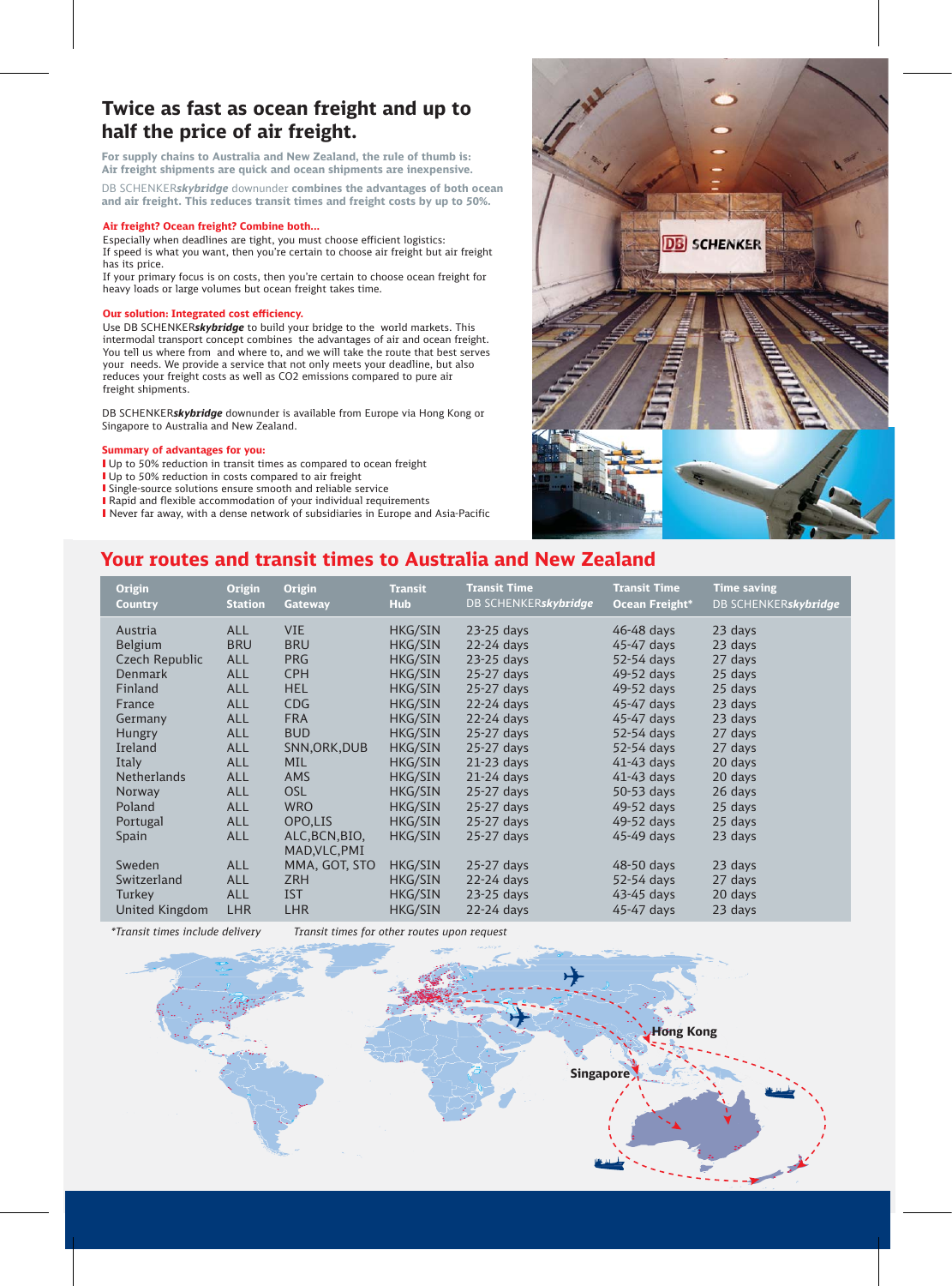

**Delivering solutions.**

# **DB SCHENKERskybridge**

Use DB SCHENKER*skybridge* to build your bridge to the world markets. This intermodal transport concept combines the advantages of air and ocean freight. You tell us where from and where to, and we will take the route that best serves your needs. We provide a service that not only meets your deadline, but also reduces your freight costs as well as CO2 emissions compared to pure air freight shipments.

DB SCHENKER*skybridge* is available from the USA via Hong Kong or Singapore to Australia and New Zealand. **www.dbschenker.com.au** 

**DB** Eco Program www.dbecoprogram.com